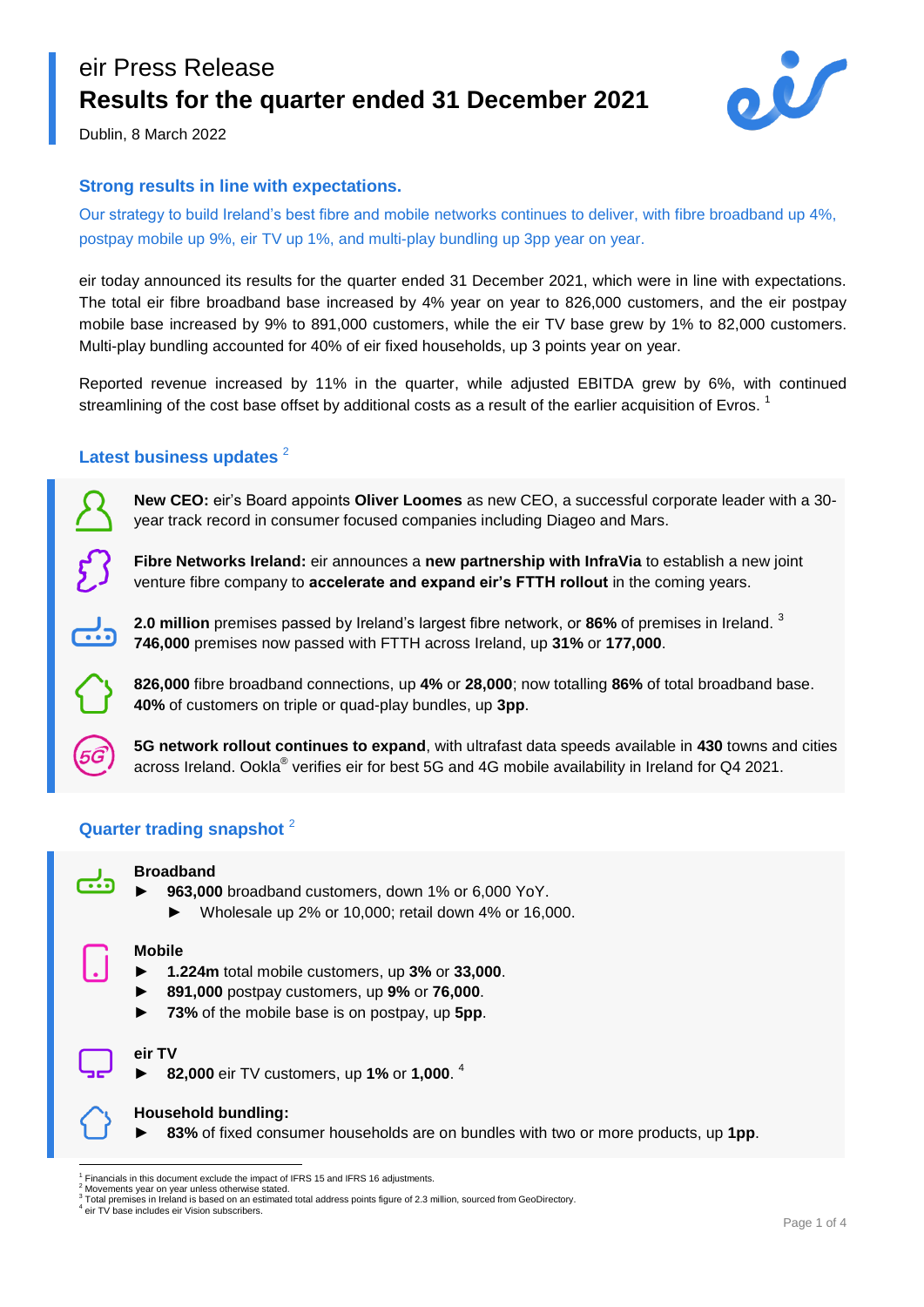# $\dot{\mathbf{U}}$

#### **Quarter financial snapshot** 5, 6

- ► **Revenue:** €332 million, up 11% or €35m.
- **EBITDA:** €156 million, up 6% or €9m.
- **Operating costs:** €100 million, up 8% or €9m.<sup>7</sup>
- ► **Cash on balance sheet:** €289 million <sup>8</sup>

#### **Twelve-Month financial snapshot** 5, 6

- ► **Revenue:** €1.264 billion, up 5% or €62m.
- **EBITDA:** €632 million, up 5% or €30m.
- ► **Operating costs:** €387 million, up 3% or €12m. <sup>7</sup>

#### **Oliver Loomes, eir CEO, commented:**

"I am inspired by eir's commitment and ambition to provide Ireland with world-class future-proofed connectivity infrastructure, and I am proud to be leading eir into the next stage of its transformation. We understand the crucial role that eir's technology plays, whether working from home, learning virtually, shopping online, or staying connected with family and friends, the past two years have demonstrated the importance of world-class fixed and mobile network infrastructure. eir's purpose is to connect for a better Ireland, and as we emerge from a prolonged pandemic, it is clear that fast, reliable, and secure connectivity is a necessity in an increasingly digital world. At eir we empower our customers to live, work, and connect wherever they choose, and we do this by providing the leading connectivity products and services in Ireland. We are investing in, transforming, and expanding our fixed and mobile networks, and providing innovative services such as GoMo and eir TV, as well as Ireland's number one integrated communications and ICT solutions provider, eir evo, enabling the digital transformation of Irish businesses.

"In line with our strategy of building Ireland's best fixed and mobile networks, we recently announced a partnership with InfraVia Capital Partners to establish a new joint venture, Fibre Networks Ireland. Partnering with an experienced growth infrastructure investor, with a successful track-record facilitating fibre deployment across Europe, will enable the acceleration and expansion of our ultrafast fibre-to-the-home broadband rollout to over 1.9 million homes and businesses across Ireland. The investment and expertise provided through this partnership will increase the rollout pace by approximately 25%, with 200,000 premises to be passed this year, increasing to 250,000 premises next year. This partnership approach will see Ireland become one of the most fibre-connected countries in the world, faster than originally planned, solidifying eir's position as the national market leader in fibre-to-the-home provision across retail, business, and wholesale segments.

"Our mobile network transformation programme, delivering the rollout of Ireland's largest 5G network, continues at pace, with 5G services now available in over 430 cities, towns, and villages across Ireland. Coupled with the simultaneous upgrade and expansion of our 4G network, eir is strengthening its position as Ireland's best mobile network, with continued investment achieving further advancements in our network coverage, speed, and reliability. Our continued progress was recently verified by Ookla®, with eir named as having both Ireland's best 4G and best 5G network availability, as well as being verified as both the most reliable and most consistent 4G network for Q4 2021.

"eir's history has for decades been intrinsically woven into the fabric of Ireland, continuously evolving and transforming with it. We have been consistently bringing forth technological advancements for the benefit of a changing Ireland, ensuring that as a country we remain not just well connected, but competitive on the international stage. In my role as CEO, I am looking forward to building on past success and leading eir through the next chapter of its transformation as we move towards an increasingly connected future."

**The Communist State**<br><sup>5</sup> Movements year on year unless otherwise stated.

<sup>&</sup>lt;sup>6</sup> Financials in this document exclude the impact of IFRS 15 and IFRS 16 adjustments. <sup>7</sup> Operating costs exclude amortisation, depreciation, non-cash pension charge, management charge and exceptional items.

<sup>&</sup>lt;sup>8</sup> Cash includes 56% share of Tetra joint venture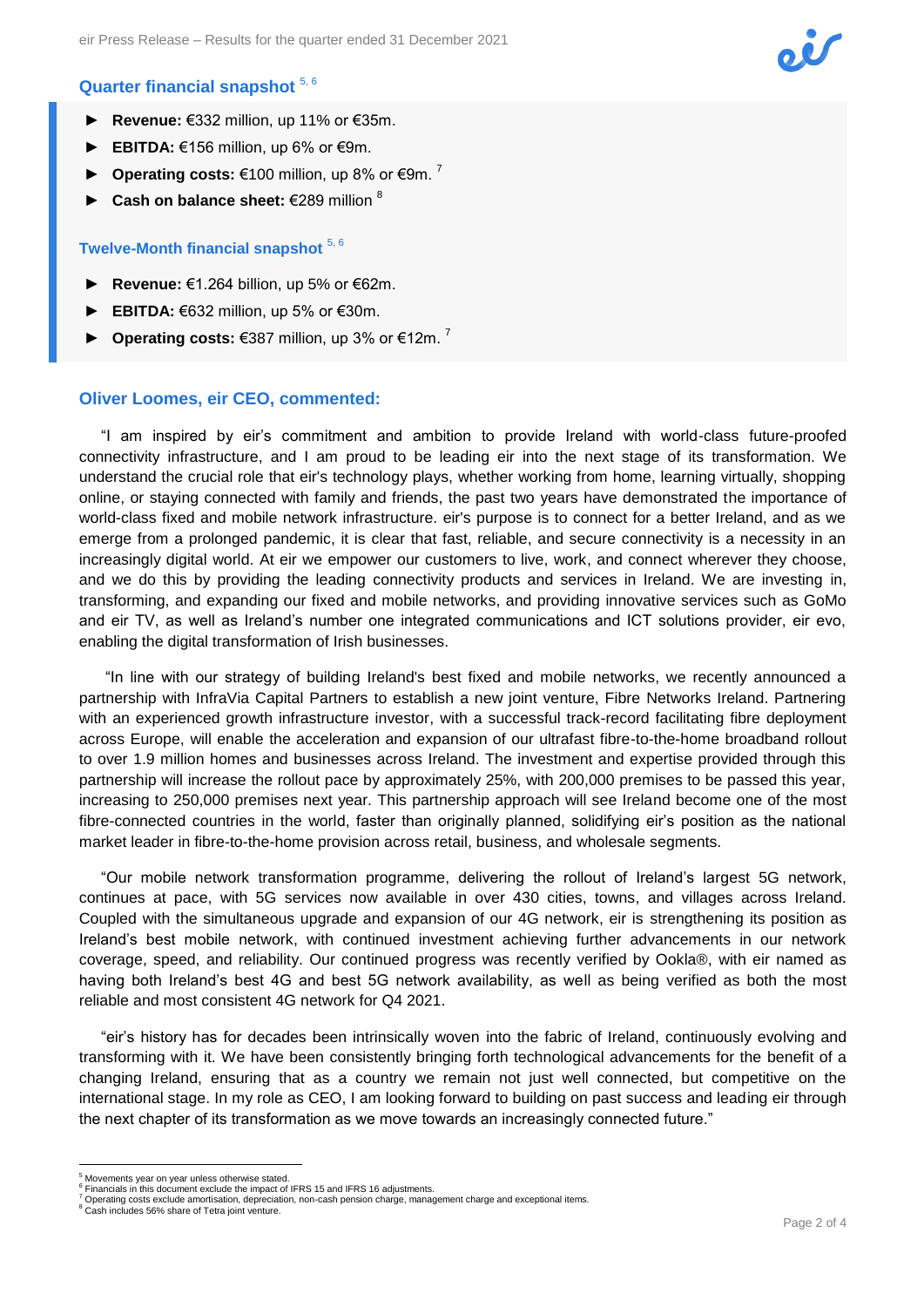

#### **Stephen Tighe, eir CFO, commented:**

"Our performance in the quarter to December saw further solid growth, with continued year-on-year increases across our fibre, mobile, and bundled customer bases, coupled with revenue growth in data services and postpay mobile, as well as from the consolidation of Evros and NBP access revenue.

"As Oliver begins his role as CEO, we continue to focus on our strategy and objectives, with our €1 billion national investment programme to roll out Ireland's best fibre broadband and 5G networks, as well as the expansion of our 4G network and the transformation of our IT stack, all continuing to progress at pace in the quarter.

"We are excited about our new partnership with InfraVia to establish Fibre Networks Ireland, a new joint venture company which will enable an accelerated and expanded rollout of our ultrafast fibre-to-the-home broadband to over 1.9 million homes and businesses in the coming years, and we look forward to progressing further on this programme to enable Ireland to become one of the most connected countries in the world, with eir as a national leader in future-proofed fibre technology.

"As we look ahead, we continue our focus on delivering consistent, solid results, with further growth in our key customer bases, continued business streamlining and optimisation, strong cash generation, and important capital expenditure on our fibre and mobile networks to drive future growth."

#### **Quarter trading performance**

- Revenue of €332m for the quarter to 31 December 2021 increased by 11% or €35m year on year, with growth in data services, postpay and bundling, as well as the addition of revenues from Evros and NBP access, driving the increase in revenue. This was partly offset by a reduction in traditional access, traffic, content, and prepay revenues.
- ► EBITDA of €156m increased by 6% or €9m year on year.
- ► Operating costs of €100m increased by 8% or €9m year on year. Non-pay costs increased by 1% or €2m, while pay costs increased by 18% or €7m, driven by the consolidation of Evros costs.
- ► The Group broadband base totalled 963,000 customers at quarter end, decreasing by 1% or 6,000 year on year, with growth in the wholesale division of 2% or 10,000 customers offset by a decline in retail customers of 4% or 16,000.
- ► Customers using fibre broadband services totalled 826,000 at quarter end, representing an increase of 4% or 28,000 customers year on year. 86% of the Group's broadband base is now connected to eir's fibre network, which represents a 42% penetration of total premises passed with eir fibre broadband.
- ► The Group mobile base stood at 1.224m customers at quarter end, an increase of 3% or 33,000 year on year. The Group's postpay base increased by 9% or 76,000 subscribers year on year. Postpay subscribers represent 73% of the total mobile base, an increase of 5 points year on year.

In summary, the Group has delivered solid financial and operational results for the quarter to 31 December 2021, in line with expectations.

ENDS